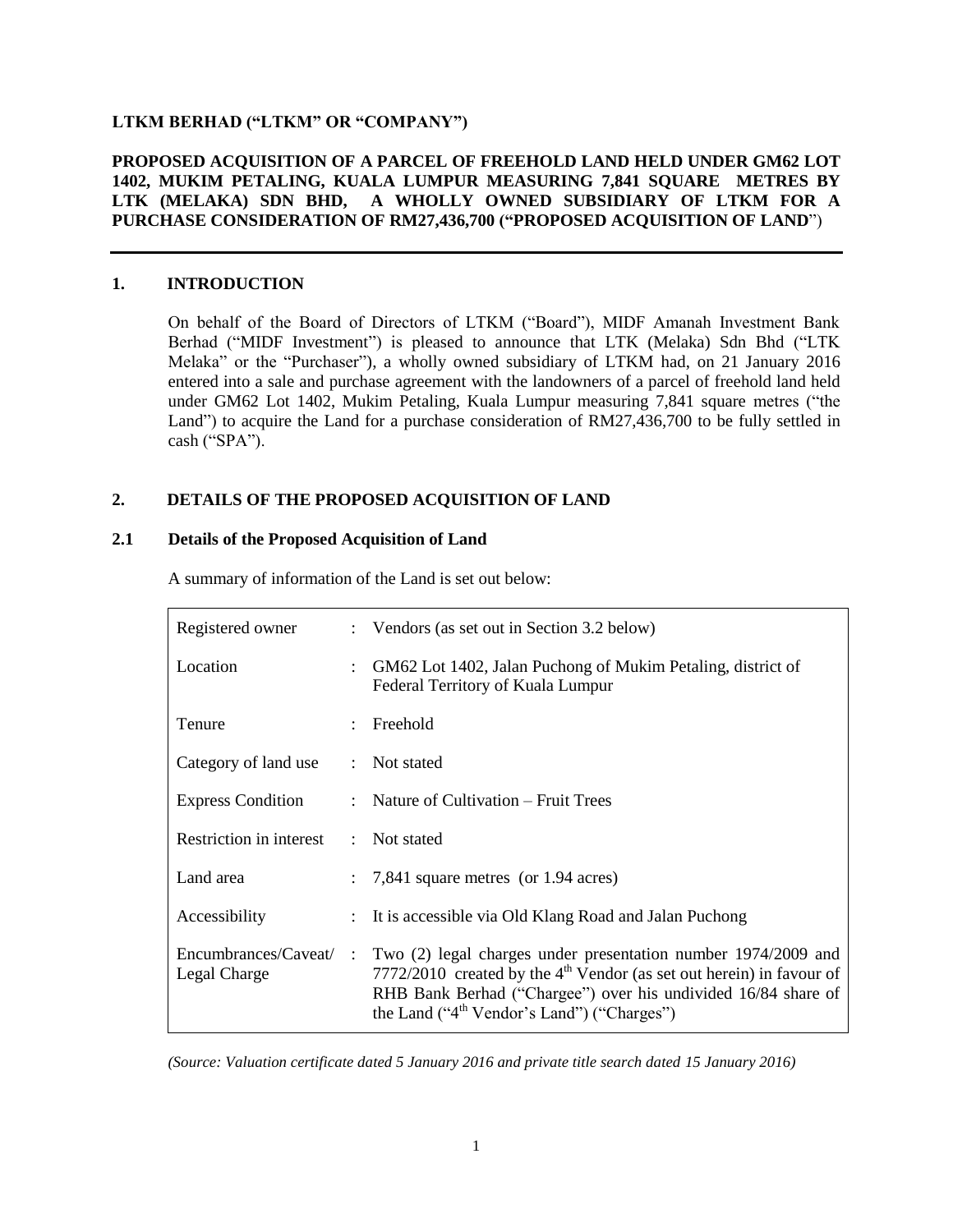The Land will be acquired in its existing physical condition on an "*as-is-where-is*" basis with vacant possession (free from squatters) and subject to its title being free from all encumbrances and registerable but subject to the conditions and restrictions in the document of titles presently expressed or implied, and the terms and conditions specified in the SPA.

### **2.2 Basis and Justification of arriving at the Purchase Consideration**

The purchase consideration of RM27,436,700 for the Land ("Purchase Consideration") was arrived on a "*willing buyer-willing seller"* basis after taking into consideration the market value of the Land of RM27,440,000 ("Market Value") based on the valuation certificate dated 5 January 2016 ("Valuation Certificate") issued by an independent registered valuer, Laurelcap Sdn Bhd ("Laurelcap" or the "Valuer"). The Valuer has employed the Comparison Method as the only valuation approach to arrive at the Market Value.

### **2.3 Source of Funding**

LTKM intends to fund the Proposed Acquisition of Land through internally generated funds and/or bank borrowings. The exact mix of the internally generated funds and bank borrowings will be decided by the management at a later stage after taking into consideration the gearing level, interest costs as well as the internal cash requirements for the business operations of the LTKM and its subsidiaries ("LTKM Group" or the "Group").

### **2.4 Assumption of Liabilities**

There are no liabilities, including contingent liabilities and guarantees, to be assumed by LTKM Group arising from the Proposed Acquisition of Land.

## **3. BACKGROUND INFORMATION**

## **3.1 LTK Melaka**

LTK Melaka (Company No.: 156852-X), a wholly owned subsidiary of LTKM is a private limited company incorporated in Malaysia under the Companies Act, 1965 ("Act") on 16 October 1986. LTK Melaka is principally engaged in the operation of a poultry farm for production and sale of chicken eggs.

The authorised share capital of LTK Melaka is RM5,000,000 comprising 5,000,000 ordinary shares of RM1.00 each, of which RM3,000,000 comprising 3,000,000 ordinary shares of RM1.00 each have been issued and fully paid-up.

The directors of LTK Melaka are Datuk Tan Kok, Datin Lim Hooi Tin, Lee Chee Gaip, Kok Chew Heng, and Loo Eng Seng.

## **[This page has been intentionally left blank]**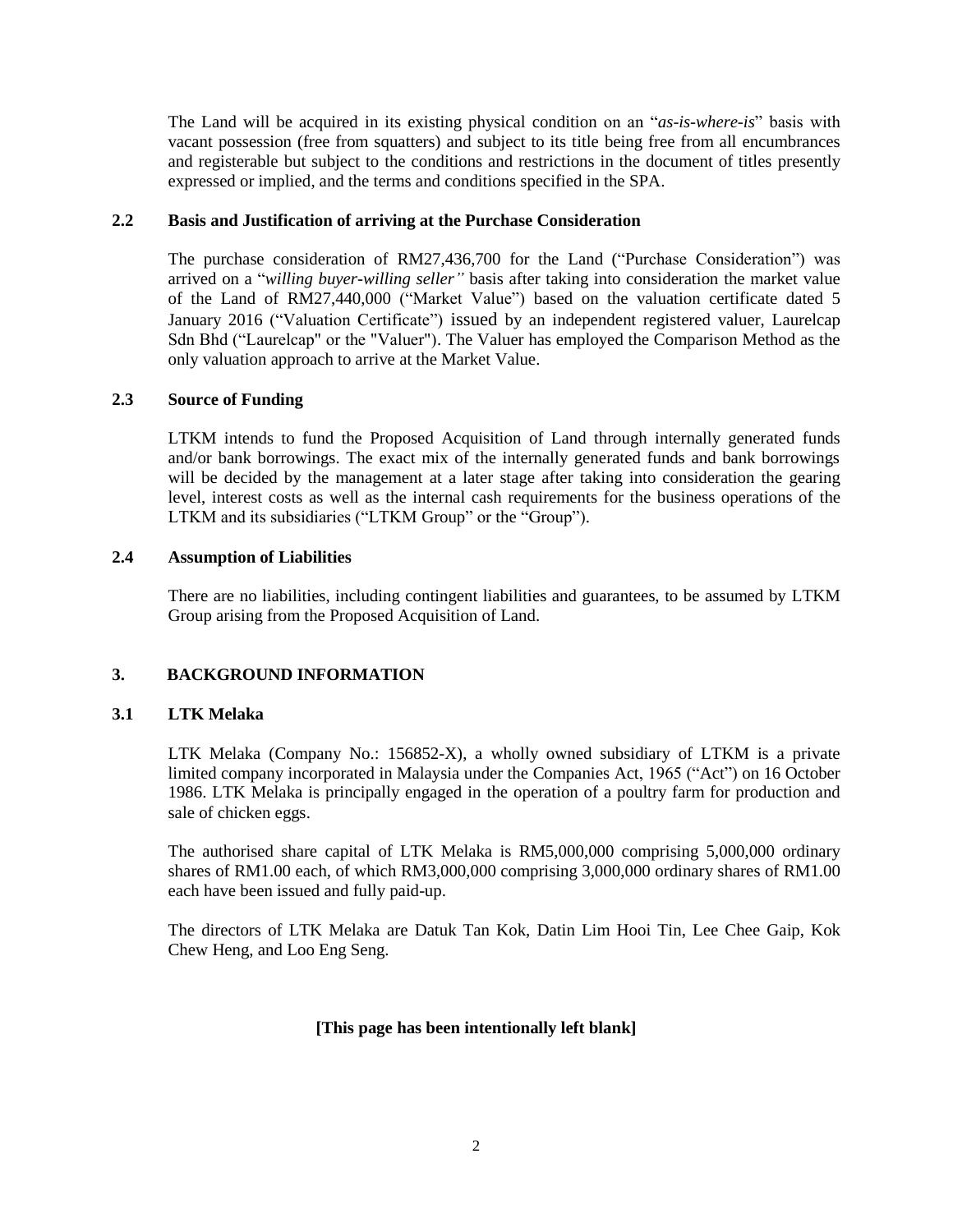### **3.2 The Vendors**

The vendors for the Land are as follows:

(i) CF Import Auto Sdn Bhd (Company No.: 354867-U) ("CFIA"), a private limited company incorporated in Malaysia under the Act on 11 August 1995 and having its registered office at 568-10-24, 10<sup>th</sup> Floor, Kompleks Mutiara, Jalan Ipoh, 51200 Kuala Lumpur. CFIA is the registered and beneficial owner of 1/2 undivided share in the Land ("1st Vendor").

CFIA is principally engaged in the trading of motor vehicles. The authorised share capital of CFIA is RM100,000 comprising 100,000 ordinary shares of RM1.00 each, all of which have been issued and fully paid-up.

The directors of CFIA are Wong Sim Pah, Wong Thiam Min, and Lee Cheng Teak.

The shareholders of CFIA are Wong Sim Pah, Wong Sing Sang, and Wong Thiam Min, each owns 33.33% of the issued and paid-up share capital of CFIA respectively;

(ii) Syarikat Kwong Nam Hing Sdn Bhd (Company No.:14600-T) ("SKNH"), a private limited company incorporated in Malaysia under the Act on 4 June 1973 and having its registered office at Unit C, Tingkat 11, Wisma Pahlawan, Jalan Sultan Sulaiman, 50000 Kuala Lumpur. SKNH is the registered and beneficial owner of 20/84 undivided share in the Land  $("2<sup>nd</sup> Vendor").$ 

SKNH is principally engaged in the dealing and supplying of hardware, building materials and similar products. The authorised share capital of SKNH is RM10,000,000 comprising 10,000,000 ordinary shares of RM1.00 each, of which RM3,254,443 comprising 3,254,443 ordinary shares of RM1.00 each have been issued and fully paidup.

The directors of SKNH are Yap Ming @ Yap Chi Ming, Toh Yew Peng, Wong Siak Cheong, Yap Keen Wah, and Yip Chee Yuen.

The substantial shareholders of SKNH are Yap Khai Chun & Sons Realty Sdn Bhd, Yap Ming @ Yap Chi Ming, Logam Indah Sdn Bhd, and Estate of Yip Siew Min (deceased), each owns 28.99%, 9.66%, 8.78% and 7.62% of the issued and paid-up share capital of SKNH respectively;

- (iii) Choong Siew Kwan (NRIC No.: 260527-71-5098), a Malaysian citizen of full age of No. 12, Jalan Perisa, Taman Bukit Indah, Off Jalan Kelang Lama, 58200 Kuala Lumpur, Wilayah Persekutuan. ("3<sup>rd</sup> Vendor"). The 3<sup>rd</sup> Vendor is the registered and beneficial owner of 6/84 undivided share in the Land;
- (iv) Yang Yong Chong (NRIC No.:520620-10-6017), a Malaysian citizen of full age of No. 7, Jalan Desa Permai, Taman Desa, 58100 Kuala Lumpur, Wilayah Persekutuan Vendor"). The 4<sup>th</sup> Vendor is the registered and beneficial owner of 16/84 undivided share in the Land.

(collectively to be referred to as the "Vendors")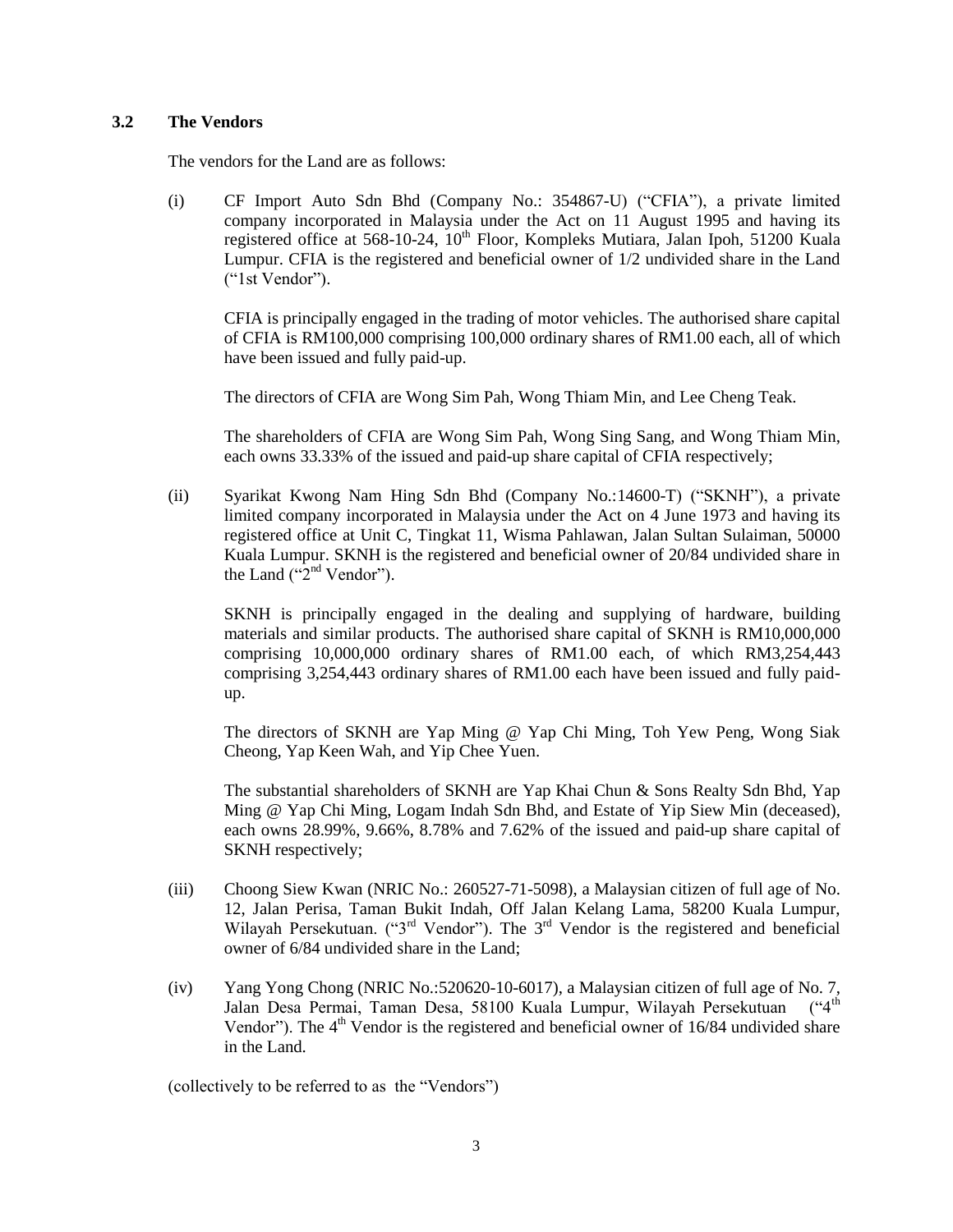### **4. SALIENT TERMS AND CONDITIONS OF THE SPA**

The salient terms of the SPA include *inter-alia*, the following:

- (i) Terms of Payment : The Purchase Consideration shall be satisfied in the following manner:
	- (i) the deposit of RM548,734.00 which is equivalent to two per centum (2%) of the Purchase Consideration was paid to the Vendor's solicitors on 20 October 2015 prior to the execution of the SPA;
	- (ii) the deposit of RM2,194,936.00 which is equivalent to eight per centum (8%) of the Purchase Consideration was paid by the Purchaser upon the Vendors' execution of the SPA as follows:
		- (a) RM621,819.00 which is for the purpose of the Real Property Gains Tax chargeable in respect on the sale of the share of the  $1<sup>st</sup>$ Vendor and the 2nd Vendor in the Land was paid to the Purchaser's Solicitors;
		- (b) RM1,164,365.00 which is the amount payable to the  $1<sup>st</sup>$  Vendor,  $2<sup>nd</sup>$  Vendor, and  $3<sup>rd</sup>$  Vendor was paid to the Vendor's Solicitors as stakeholders; and
		- (c) RM408,752.00 which is the amount payable to the  $4<sup>th</sup>$  Vendor was paid to the Vendor's Solicitors as stakeholders;
	- (iii) within three (3) months from the date of the SPA ("Completion Period"), the balance RM24,693,030.00 which is equivalent to ninety per centum (90%) of the Purchase Consideration ("Balance Purchase Consideration") shall be paid to the Vendors or the Vendors' Solicitors save and except for the sum attributable to the  $4<sup>th</sup>$  Vendor which shall be made payable directly to the Chargee for the redemption of the  $4<sup>th</sup>$  Vendor's portion of the Land from the Chargee.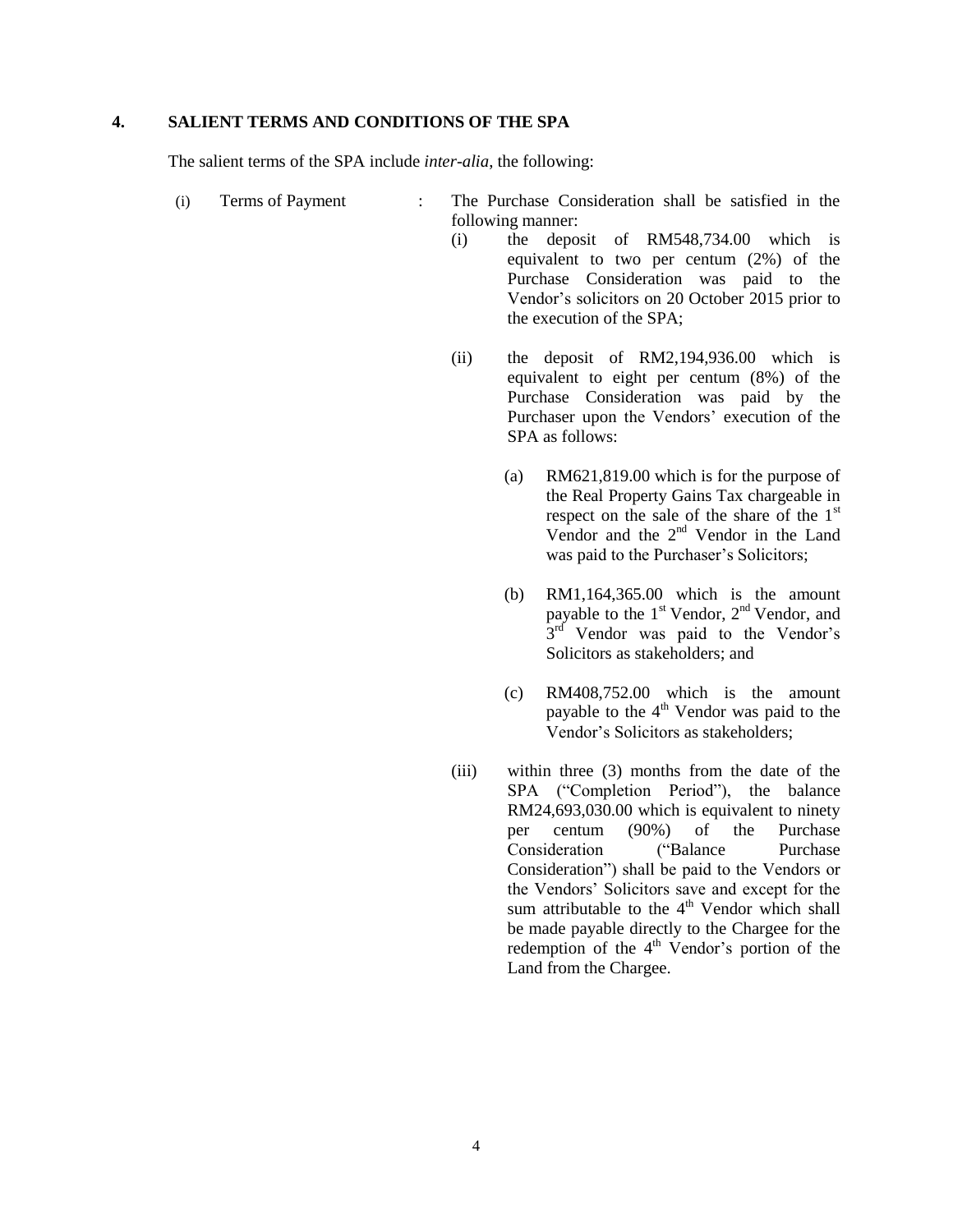In the event the Purchaser is unable to pay the Balance Purchase Price within the Completion Period for any reason, the Purchaser shall be granted an extension of one (1) month from the expiry of the Completion Period ("Extended Completion Period") provided that the Purchaser shall pay to the Vendor interest on the Balance Purchase Consideration thereof at the rate of eight per centum (8%) per annum.

(ii) Default by Purchaser : In the event that the Purchaser fails, refuses, or neglects to pay the Balance Purchase Price in accordance with the provisions of the SPA and Goods and Service Tax if any, the Vendors shall be entitled to terminate the SPA by a notice in writing and the total deposit paid which is equivalent to ten per centum (10%) of the Purchase Consideration ("Deposit Sum") shall be forfeited to the Vendors absolutely as agreed liquidated damages.

(iii) Default by Vendors : In the event that the Vendors fail, neglect, or refuse to complete the sale and purchase of the Land in accordance with the provisions of the SPA, and/or the Vendors commit a fundamental breach of the SPA after the Purchaser has complied with the said provisions, the Purchaser shall be entitled to the remedy of specific performance or to terminate the SPA, in which event the Purchaser shall be entitled to claim from the Vendor a sum equivalent to the Deposit Sum as liquidated damages.

### **5. RATIONALE FOR THE PROPOSED ACQUISITION OF LAND**

LTKM is continuously looking for investment opportunities to acquire strategic land bank and to unlock the value of the properties for further growth opportunities over the long term.

The Proposed Acquisition of Land will allow the Group to obtain a better foothold in the growing area of property market in choiced locations, allowing the Group to create greater shareholder value in anticipation of the appreciation of Land value in the future.

### **6. PROSPECTS AND RISK FACTORS**

The Land is located in a prime area and the Group envisages that the prospects for the Proposed Acquisition of Land is positive in the long term. The Group is not aware of any risk factors arising from the Proposed Acquisition of Land other than the normal market risks and the economic outlook of Malaysia.

#### **[This page has been intentionally left blank]**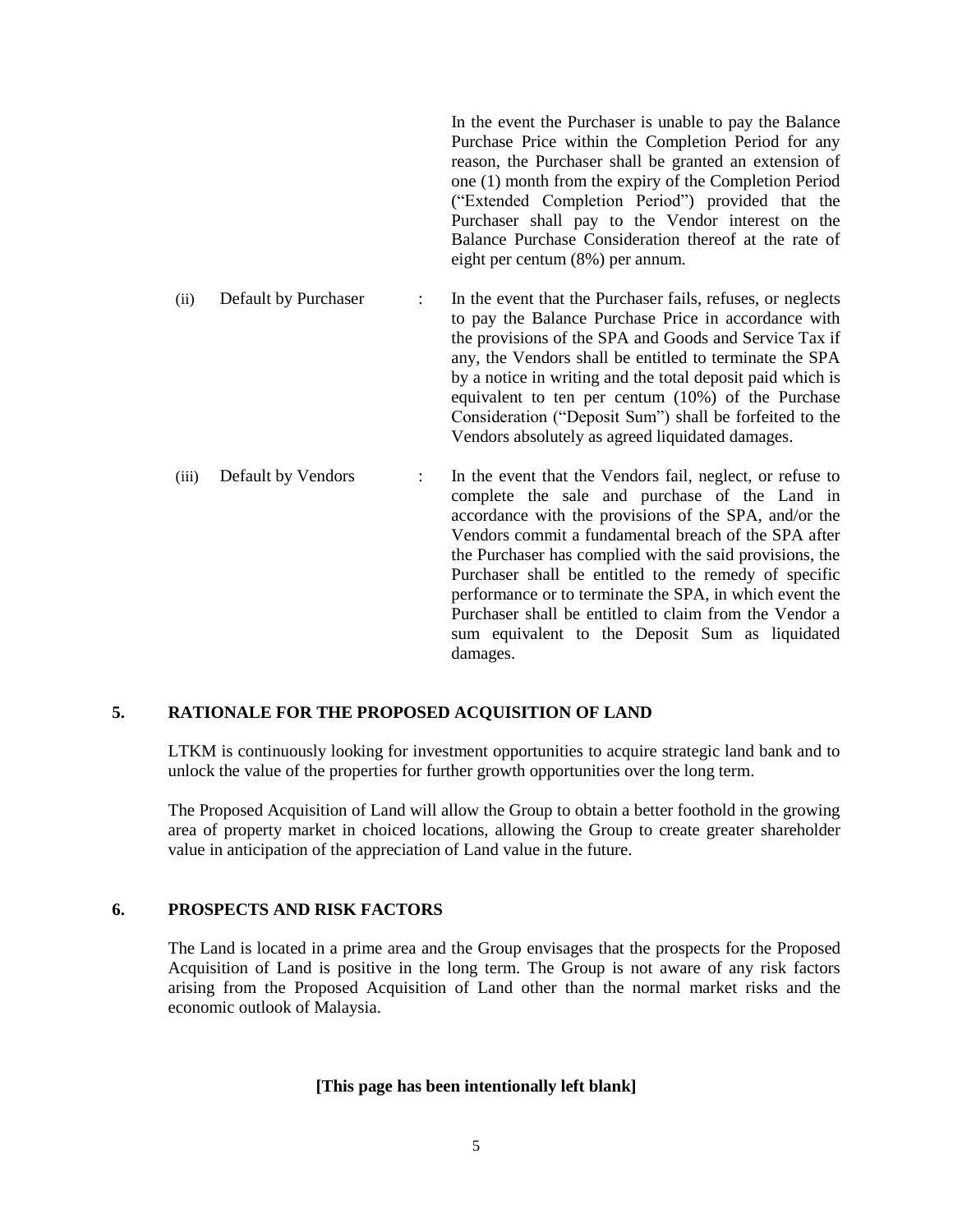# **7. FINANCIAL EFFECT**

#### **7.1 Share capital and shareholdings of substantial shareholders**

The Proposed Acquisition of Land does not have any impact on the issued and paid-up share capital of LTKM and the shareholdings of the substantial shareholders of LTKM as it does not involve any issuance of new ordinary share of RM0.50 each in LTKM.

#### **7.2 Earnings and earnings per share ("EPS")**

The Proposed Acquisition of Land is not expected to have a material impact on the earnings and EPS of the Group for the financial year ending 31 March 2016.

# **7.3 Net assets ("NA") and gearing**

The pro forma effects of the Proposed Acquisition of Land on the NA and gearing of LTKM Group, based on the latest audited consolidated statement of financial position of LTKM Group as at 31 March 2015 and the assumption that the Proposed Acquisition of Land was effected on 31 March 2015 is set out below:

|                                          | <b>Audited as at 31</b><br><b>March 2015</b> | <b>After the Proposed</b>                    |
|------------------------------------------|----------------------------------------------|----------------------------------------------|
|                                          | <b>RM '000</b>                               | <b>Acquisition of Land</b><br><b>RM '000</b> |
|                                          |                                              |                                              |
| Share capital<br>Share premium           | 43,368<br>2,467                              | 43,368<br>2,467                              |
|                                          |                                              |                                              |
| Asset revaluation reserve                | 36,163                                       | 36,163                                       |
| Available-for-sale reserve               | 5,803                                        | 5,803                                        |
| Retained profits                         | 133,578                                      | 133,578                                      |
| NA attributable to ordinary shareholders | 221,379                                      | 221,379                                      |
|                                          |                                              |                                              |
| Number of shares in issue ('000)         | 130,104                                      | 130,104                                      |
| Par value (RM)                           | 0.50                                         | 0.50                                         |
| NA per ordinary share (RM)               | 1.70                                         | 1.70                                         |
| Cash and bank balances (RM'000)          | 37,645                                       | $25,670$ <sup>(a)(b)</sup>                   |
| Total borrowings (RM'000)                | 15,445                                       | $31,907$ <sup>(a)</sup>                      |
| Gearing (times) $(c)$                    | 0.07                                         | 0.14                                         |

Notes:

(a) The Purchase Consideration is expected to be funded by both internally-generated funds and/or bank borrowings, the breakdown of which has yet to be determined at this juncture. For illustration purpose only, the pro forma effect above has been prepared assuming the Purchase Consideration is 60% funded by bank borrowings.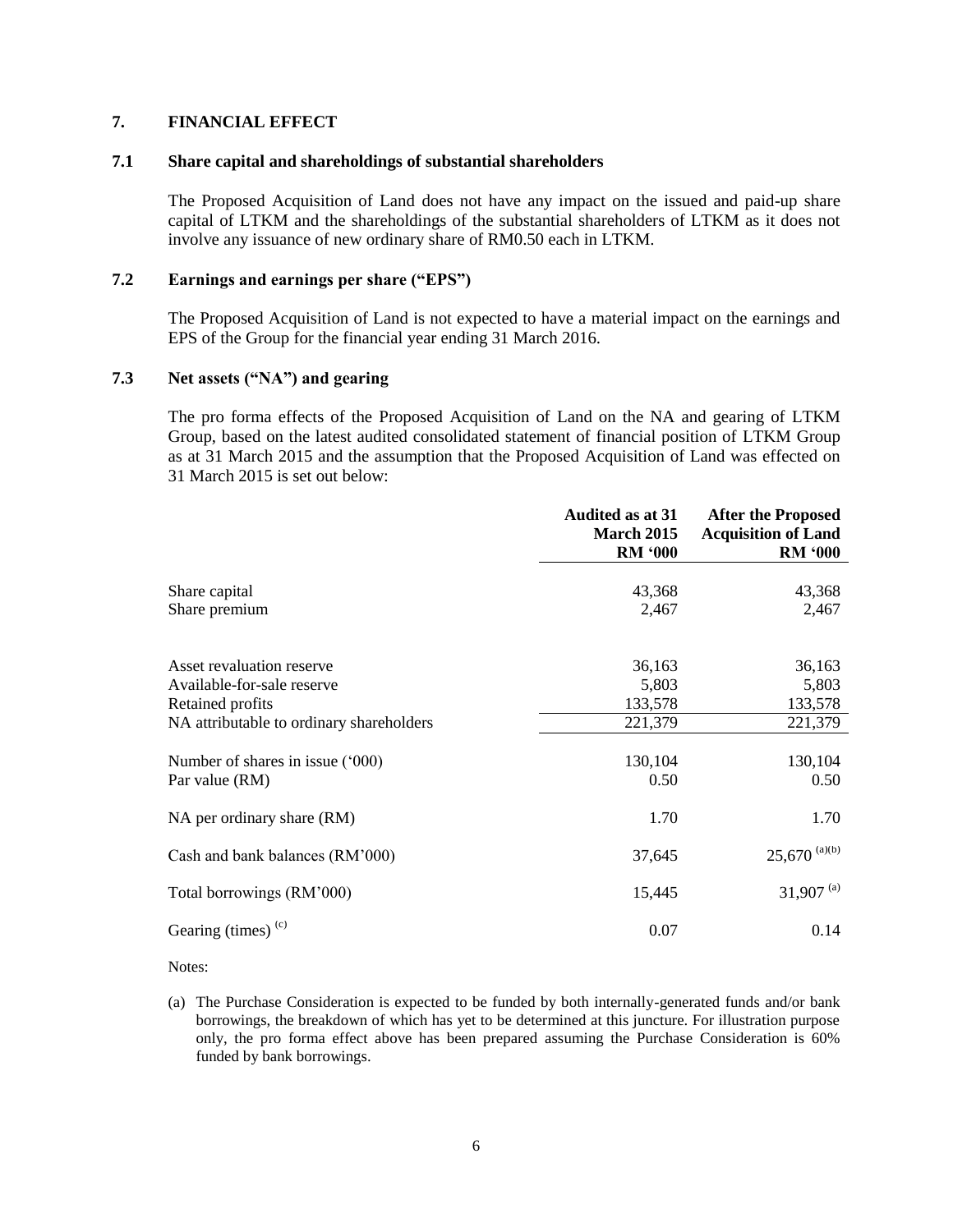- (b) The estimated expenses for the Proposed Acquisition of Land is RM1.0 million, which include professional fees, memorandum of transfer fees, application and registration fees to the authorities, as well as other incidental and miscellaneous expenses in relation to the Proposed Acquisition of Land.
- (c) Computed based on total borrowings divided by total NA attributable to ordinary shareholders.

#### **8. PERCENTAGE RATIO**

The highest percentage ratio applicable for the Proposed Acquisition of Land pursuant to Paragraph  $10.02(g)$  of the Main Market Listing Requirements of Bursa Malaysia Securities Berhad is 12.39% based on the latest audited financial statements of LTKM Group as at 31 March 2015.

### **9. APPROVALS REQUIRED**

The Proposed Acquisition is not subject to the approval of the shareholders of the Company and any relevant government authorities.

# **10. INTEREST OF DIRECTORS, MAJOR SHAREHOLDERS AND PERSONS CONNECTED TO THEM**

None of the Directors, major shareholders of LTKM and persons connected to them has any interest, direct or indirect, in the Proposed Acquisition of Land.

## **11. DIRECTORS' STATEMENT**

The Board, having considered all aspects of the Proposed Acquisition of Land (including but not limited to the rationale as disclosed in Section 5 above), is of the opinion that the Proposed Acquisition of Land is in the best interest of LTKM Group.

## **12. ADVISER**

MIDF Investment has been appointed as the Adviser to LTKM for the Proposed Acquisition of Land.

### **13. ESTIMATED TIME FRAME FOR COMPLETION OF THE PROPOSED ACQUISITION OF LAND**

Barring any unforeseen circumstances and subject to the satisfaction of the terms and conditions of the SPA, the Proposed Acquisition of Land is expected to be completed by the second  $(2^{nd})$ quarter of 2016.